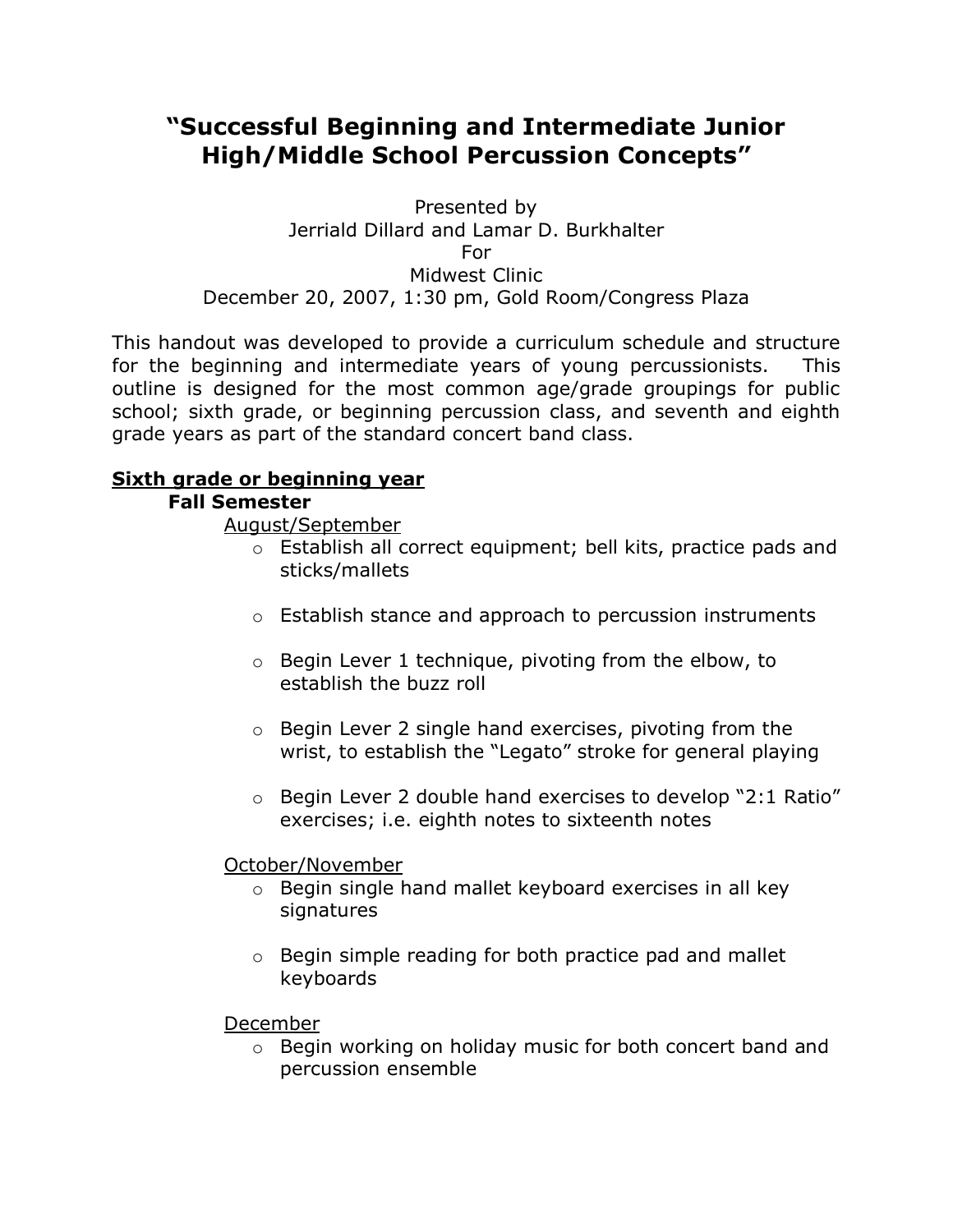### **Spring Semester**

#### January/February

- o Introduce double hand scales, patterns and thirds in all key signatures
- o Introduce sixteenth note timing exercises on practice pads
- o Introduce Accent/Tap exercises on practice pads with a legato approach
- o Introduce roll types and lengths; i.e. five stroke roll, nine stroke roll, etc.

#### March/April

- o Begin testing on all curriculum from both semesters
- o Introduce lever changes
- o Begin to work on both a snare and mallet solo
- o Introduce timpani knowledge and technique

#### M<u>ay</u>

- o Finish up timpani knowledge and technique
- o Introduce basic accessories; concert bass drum, crash cymbals, suspended cymbal, tambourine, triangle, etc.

#### **Seventh and eighth grade years Fall Semester**

- o Review technique, grip, strokes and approach that were introduced in beginning percussion; eight on a hand, 2:1 ratio exercises, sixteenth note timing exercises and roll exercises
- o Review all scales, patterns and thirds exercises
- o "Football music" and cadences/street beats
- o Region or District Band music
- o Christmas band music and percussion ensembles